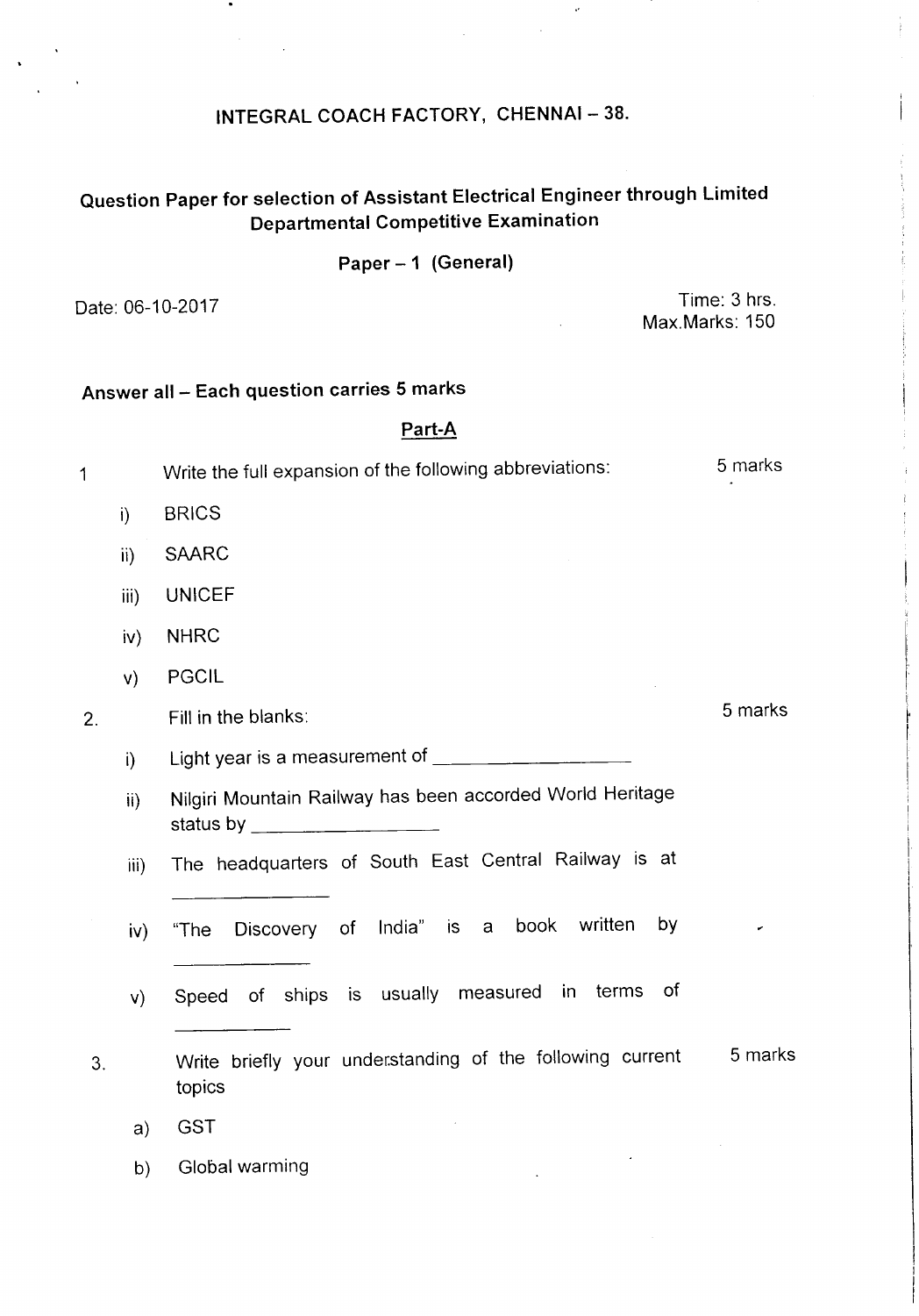- 4. Write the algebraic expression for the state of the 5 marks
	- a. Thirty divided by seven times a number
		- (1) 30/7n
		- (2) 7n/30
		- (3) 30(7n)
		- (4) None
	- b. A person's earning in d days at the rate of 30 per day
		- (1) 30d
		- (2) 30/d
		- (3) 30+d
		- (4) None
	- c) The product of nine and a number, decreased by six
		- (1) 9 (m-6)
		- (2) 6 (a-m)
		- (3) 9m-6
		- (4) None
	- d) Three times a number, increased by seventeen
		- (1)3 (a+17)
		- (2)3a+17
		- (3)17+3)a
		- (4)None
	- e Fifteen less than twice a number
		- (i) 15-2x
		- (ii) 2x+15
		- (iii) 2x-15
		- (iv) None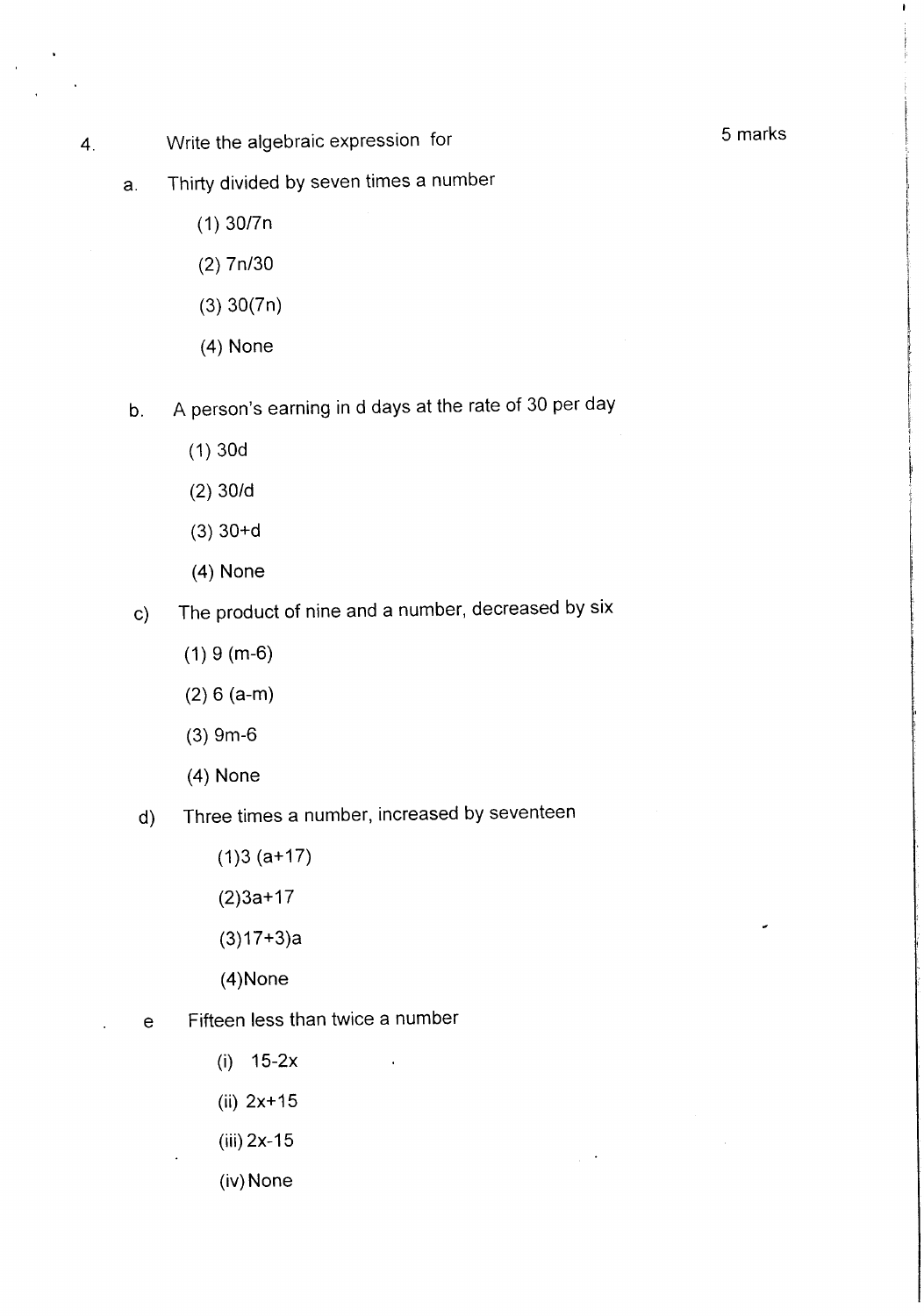- 5. A & B are two complex numbers A=9+3i and B=3+9i. Work out A+B, A-B, AxB, AlB 6. A straight electric pole breaks due to storm and the top of 5 marks 5 marks
- the pole touches the ground making an angle at 30 degrees with the ground. The distance from the bottom of the pole on the ground to the point where the top touches the ground is 15 metres. Find the height of the electric pole.
- 7. A resiistance of R Ohms, inductance of X Henries and capacitance of C Farads are connected in series and an AC voltage is applied across the circuit. Derive expressions for (i) Resistance frequency (ii) voltage across inductance (iii) voltage across capacitance 5 marks
- 8. One pipe can fill a tank in 40 minutes. Another pipe can empty it in 60 minutes. If both pipes are opened at the same time, how much time will be taken to fill the tank. 5 marks
- 9. A passenger train running at 80kmph leaves a station 6 hours after a goods train leaves and overtakes it in 4 hours. What is speed of goods train 5 marks
- 10 Write short note on the functions of Committee on Official Languages, as per the Official Languages Act, (1963) 5 marks

### **Part-B**

## **Answer all questions. Each question carries 10 marks**

- 1. A moving coil instrument has a resistance of 10 ohms & gives full scale deflection when carrying current of 50 mA. Find the value of shunt required in Ohms to convert the instrument into an ammeter of range 100 A 2. a. What is regenerative braking? What are conditions 10 marks
	- necessary to achieve electric regenerative braking? 10 marks
		- b. Explain two Watt meter method for measuring three phase power
- 3. Draw family of Torque slip curves with increasing values of rotor resistance in motoring mode. Also draw a separate curve showing braking, motoring and generating mode for a fixed rotor resistance. 10 marks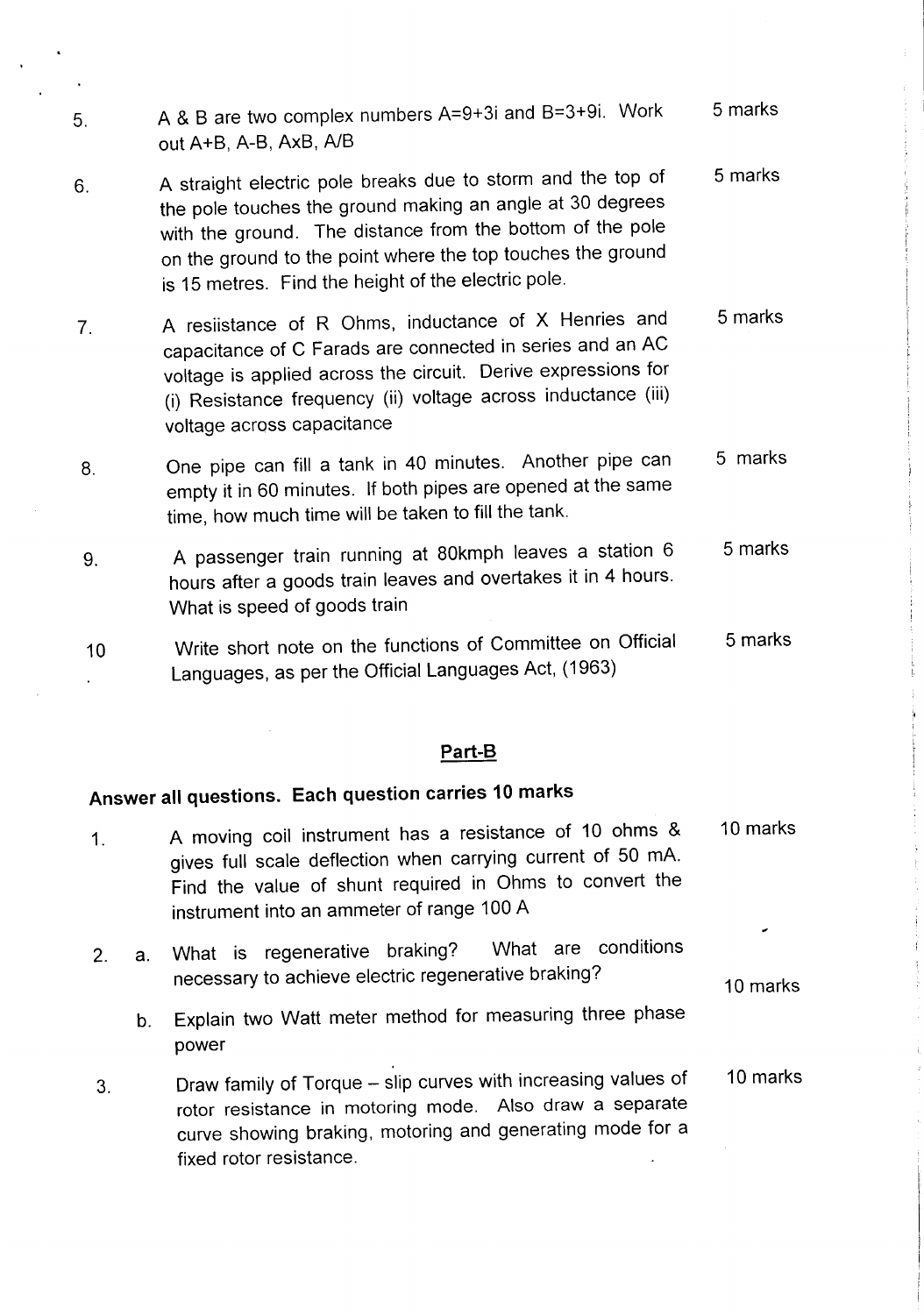- 4. What are various methods of speed control of D.C. series 10 marks motors? Explain briefly.
- 5. A four pole, 3 phase induction motor operates from a supply whose frequency is 50 Hz. 10 marks

Calculate:

- i) speed at which magnetic field of stator is rotating
- ii) speed of rotor when slip is 0.04
- iii) frequency of rotor currents when slip is 0.03
- iv) frequency of rotor currents at stand still
- 6. Three Resistors A,B and C are connected in parallel as shown in the figure below and take a total current of 7.9 Amps.  $Ra = 48$  Ohms and takes 2.5 Amps,  $Is = 2lc$ . Calculate (i) Is and Ic (ii) the line voltage and (iii)) Rs and Rc. 10 marks



- 7. A 3-phase motor operating on a 440 Volt, 50 Hz supply 10 marks system is developing 50 KW at an efficiency of 90% with a Pf of 0.8. Calculate the (i) line current and (ii) phase current if the windings are delta connected.
- 8. Explain the salient features of Indian Electricity Act, 2003 and 10 marks explain the role of Central Electricity Authority (CEA).
- 9. a. Explain how magnetic materials are classified? 10 marks
	- b. What is magnetic hysteresis? Explain it with a B-H curve
- 10. Explain in detail about various examinations held under the 10 marks Rajbhasha policy and availability of incentives for passing those examinations.